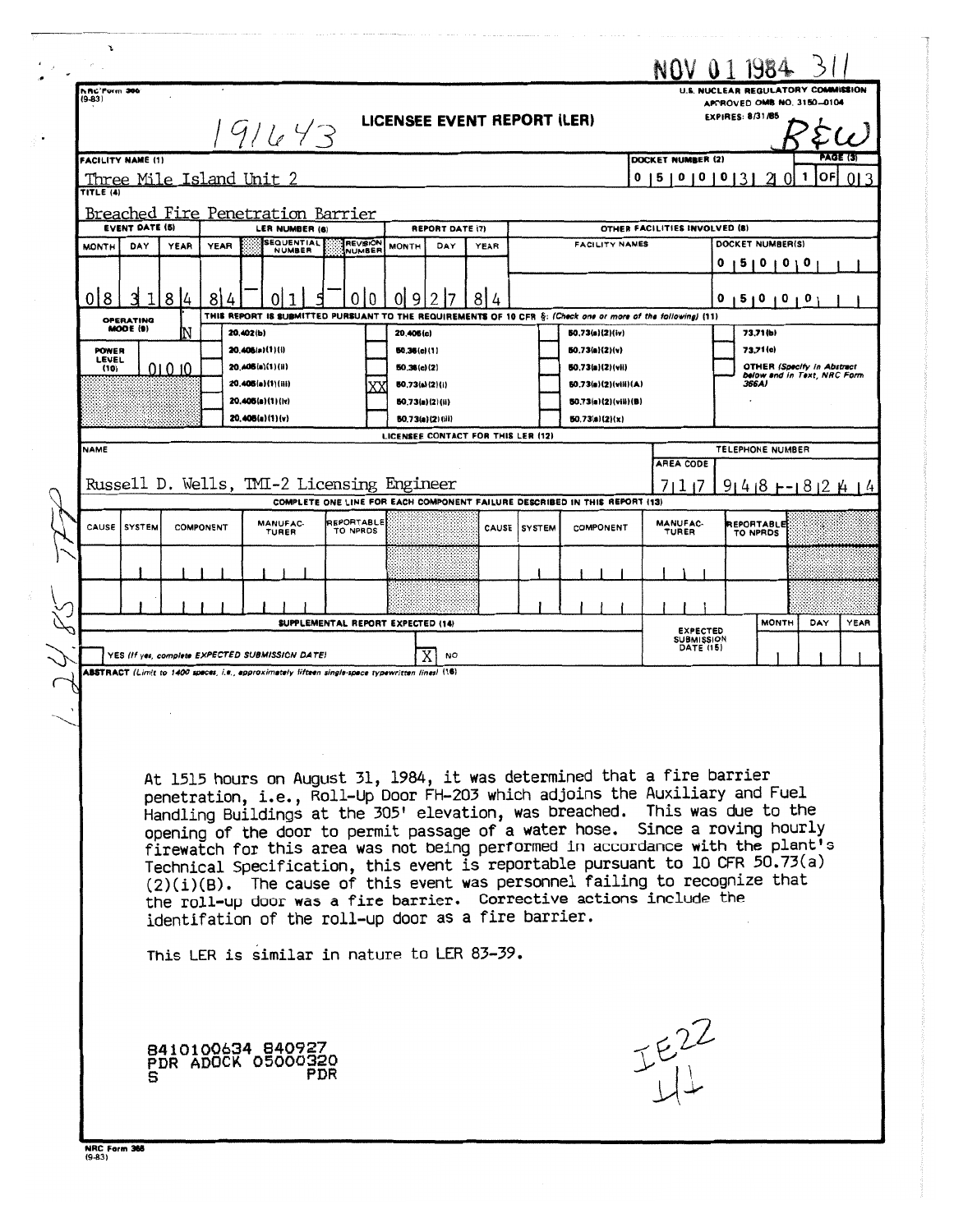| NHC Form 366A<br>(9.831)                                                                                                     | LICENSEE EVENT REPORT (LER) TEXT CONTINUATION | EXPIRES 8/31/85                                                  | U.S. NUCLEAR REGULATORY COMMISSION<br>APPROVED OMB NO 3150-0104 |  |  |
|------------------------------------------------------------------------------------------------------------------------------|-----------------------------------------------|------------------------------------------------------------------|-----------------------------------------------------------------|--|--|
| <b>FACILITY NAME (1)</b>                                                                                                     | DOCKET NUMBER (2)                             | LER NUMBER (6)                                                   | <b>PAGE (3)</b>                                                 |  |  |
|                                                                                                                              |                                               | SEQUENTIAL<br><b>REVISION</b><br>YEAR<br><b>NUMBER</b><br>NUMBER |                                                                 |  |  |
| Three Mile Island Unit 2<br>TEXT (If more space is required, use additional NRC Form 386A's) (17)                            | 5 0<br>3 2 0<br>0                             | 8 4<br>0 1<br>$0$ 0 0 $0$<br>$-5'$                               | 2 0F <br>0 <sup>3</sup>                                         |  |  |
| I.                                                                                                                           | PLANT OPERATING CONDITIONS BEFORE THE EVENT   |                                                                  |                                                                 |  |  |
| The TMI-2 facility is in a long-term cold shutdown state.<br>The<br>reactor decay heat is being removed via loss to ambient. |                                               |                                                                  |                                                                 |  |  |

Throughout this event there was no effect on the Reactor Coolant System or the core .

II. STATUS OF STRUCTURES, COMPONENTS, OR SYSTEMS THAT WERE INOPERABLE AT THE START OF THE EVENT AND THAT CONTRIBUTED TO THE EVENT

**N/ A**

## III. EVENT DESCRIPTION

On August 30, 1984, the TMI-2 Fire Protection Engineer (FPE) observed that a fire barrier penetration, i.e., Roll-Up Door FH-203 which adjoins the Auxiliary and Fuel Handling Buildings a t the 305' elevation, was open to permit passage of a water hose required for resin solidification. At 1515 hours on August 31. 1984, the FPE verified that a roving (at least once per hour ) firewatch was not being performed for the area as required by Technical Specification 3.7.11. Therefore, this constituted a condition prohibited by the plant's Technical Specifications and is, therefore, reportable pursuant to 10 CFR  $50.73(a)(2)(i)(B)$ .

The exact period of time that Roll-Up Door FH-203 had been opened could not be determined. The routing of the water hose through the door was performed in accordance with Special Operating Procedure (SOP) 4210-3283-84-170, "Transfer of Concentrated Waste from WDS-T-2 to a Solidification Vessel". This SOP was implemented on July 16, 1984, and, therefore, it has been determined the fire barrier was breached from approximately this date until August 30, 1984 .

Additionally, at 1515 hours on August 31, 1984, an immediate notification was made to the NRC pursuant to 10 CFR  $50.72(b)(2)(i)$ for an unanalyzed condition that potentially could have significantly compromised plant safety. This was based on GPU Nuclear's Fire Hazard Analysis which, in the examination of a fire in either the Auxiliary or Fuel Handling Buildings, assumes that these areas are isolable. However, a review of this event determined that this event would not have significantly compromised plant safety since the capability would still have existed to maintain the plant in a cold shutdown condition.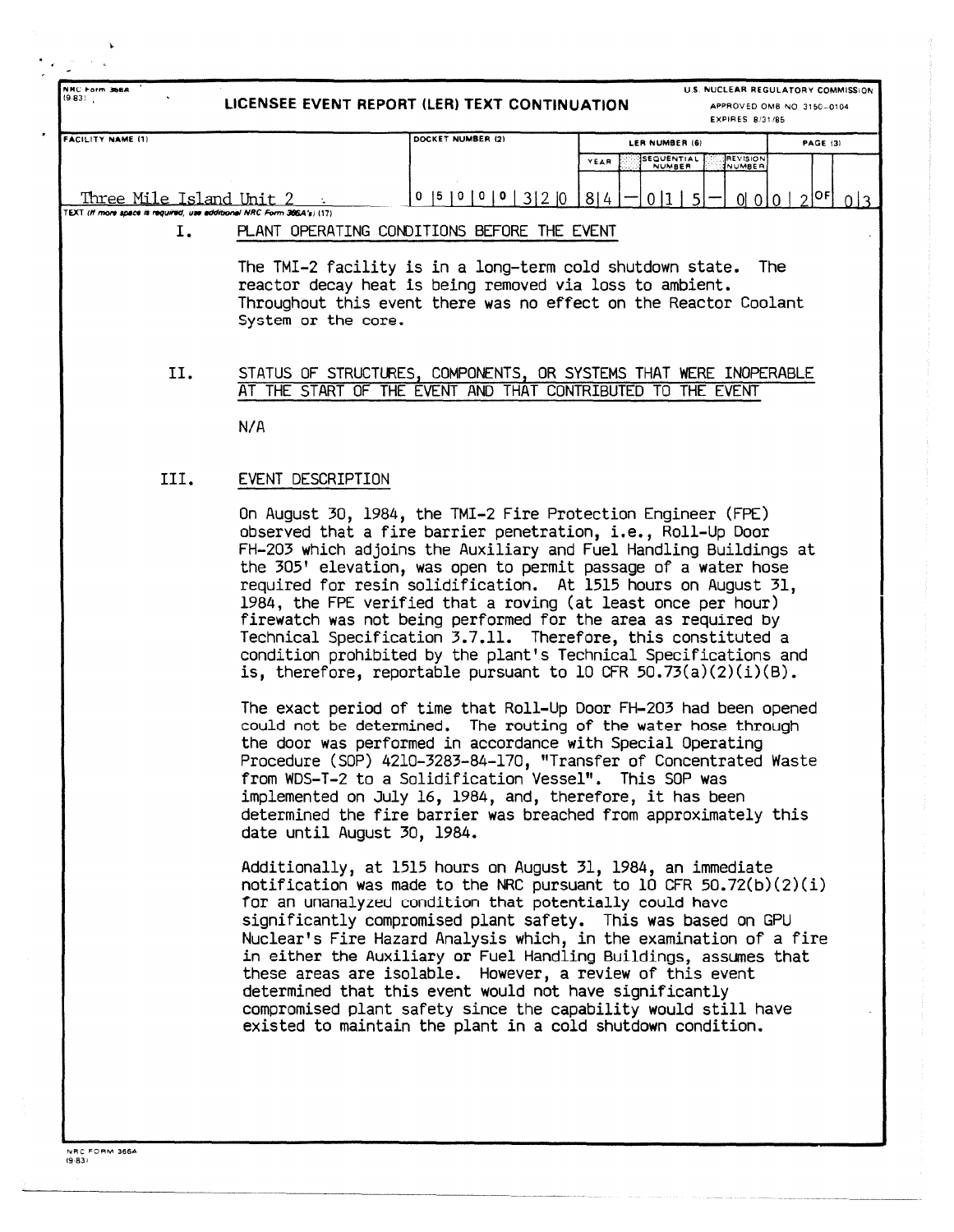| NRC Form 366A<br>(9.83)  | LICENSEE EVENT REPORT (LER) TEXT CONTINUATION                                                    |                                                                                                                                                                                                                                                                                                                                                                                                                                                                                                                                                                                                                              |                                                | U.S. NUCLEAR REGULATORY COMMISSION<br>APPROVED OMB NO. 3150-0104 |  |  |  |  |  |
|--------------------------|--------------------------------------------------------------------------------------------------|------------------------------------------------------------------------------------------------------------------------------------------------------------------------------------------------------------------------------------------------------------------------------------------------------------------------------------------------------------------------------------------------------------------------------------------------------------------------------------------------------------------------------------------------------------------------------------------------------------------------------|------------------------------------------------|------------------------------------------------------------------|--|--|--|--|--|
|                          |                                                                                                  |                                                                                                                                                                                                                                                                                                                                                                                                                                                                                                                                                                                                                              |                                                | EXPIRES 8/31/85                                                  |  |  |  |  |  |
| <b>FACILITY NAME (1)</b> |                                                                                                  | DOCKET NUMBER (2)                                                                                                                                                                                                                                                                                                                                                                                                                                                                                                                                                                                                            | LER NUMBER (6)<br>SEQUENTIAL<br>YEAR<br>NUMBER | PAGE (3)<br>REVISION<br>NUMBER                                   |  |  |  |  |  |
| Three Mile Island Unit 2 |                                                                                                  | 0  5  0  0  0  3  2  0  8  4                                                                                                                                                                                                                                                                                                                                                                                                                                                                                                                                                                                                 | 0 1 5                                          | $0 3 ^{OF} 0 ^{2}$<br>$0 \mid 0$                                 |  |  |  |  |  |
| IV.                      | TEXT (If more space is required, use additional NRC Form 366A's) (17)<br>ROOT CAUSE OF THE EVENT |                                                                                                                                                                                                                                                                                                                                                                                                                                                                                                                                                                                                                              |                                                |                                                                  |  |  |  |  |  |
|                          |                                                                                                  | The root cause of the event was personnel error in that the<br>personnel who installed the water hose failed to recognize that<br>the roll-up door was a fire penetration barrier. As a result, the<br>Control Room was not notified and the roving firewatch was not<br>established. A contributing cause was that the roll-up door was<br>not labeled to identify it as a fire barrier.                                                                                                                                                                                                                                    |                                                |                                                                  |  |  |  |  |  |
|                          | ٧.<br>CORRECTIVE ACTIONS PLANNED                                                                 |                                                                                                                                                                                                                                                                                                                                                                                                                                                                                                                                                                                                                              |                                                |                                                                  |  |  |  |  |  |
|                          |                                                                                                  | Immediate - The water hose was removed and the roll-up door was<br>closed.                                                                                                                                                                                                                                                                                                                                                                                                                                                                                                                                                   |                                                |                                                                  |  |  |  |  |  |
|                          |                                                                                                  | Long-Term - Roll-up Door FH-203 will be identified as a three (3)<br>hour fire barrier and to notify the Control Room prior<br>to opening. Similar type fire barriers will also be<br>identified. Additionally, this event will be reviewed<br>by Site Operations personnel with emphasis on the<br>various types of fire barriers and the associated<br>Technical Specification requirements.                                                                                                                                                                                                                               |                                                |                                                                  |  |  |  |  |  |
| ٧.                       | COMPONENT FAILURE DATA                                                                           |                                                                                                                                                                                                                                                                                                                                                                                                                                                                                                                                                                                                                              |                                                |                                                                  |  |  |  |  |  |
|                          | N/A                                                                                              |                                                                                                                                                                                                                                                                                                                                                                                                                                                                                                                                                                                                                              |                                                |                                                                  |  |  |  |  |  |
| VI.                      |                                                                                                  | AUTOMATIC OR MANUALLY INITIATED SAFETY SYSTEM RESPONSES                                                                                                                                                                                                                                                                                                                                                                                                                                                                                                                                                                      |                                                |                                                                  |  |  |  |  |  |
|                          |                                                                                                  | There are fire detectors located at various levels of the<br>Auxiliary and Fuel Handling Buildings. These detectors annunciate<br>visually and audibly both locally and in the Control Room.                                                                                                                                                                                                                                                                                                                                                                                                                                 |                                                |                                                                  |  |  |  |  |  |
| VII.                     |                                                                                                  | ASSESSMENT OF THE SAFETY CONSEQUENCES AND IMPLICATIONS OF THE EVENT                                                                                                                                                                                                                                                                                                                                                                                                                                                                                                                                                          |                                                |                                                                  |  |  |  |  |  |
|                          | of such an event.                                                                                | The Auxiliary and Fuel Handling Buildings contain various systems<br>which are vital to the recovery effort, i.e., Standby Pressure<br>Control, Decay Heat Removal, Mini-Decay Heat Removal, etc. Even<br>though a fire in either building while Roll-Up Door FH-203 was<br>open could have resulted in the inoperability of any or all of<br>these systems, the capability still existed to maintain the plant<br>in a cold shutdown condition through gravity feed from the Borated<br>Water Storage Tank. Additionally, manual hose reels located in<br>these buildings would have potentially mitigated the consequences |                                                |                                                                  |  |  |  |  |  |